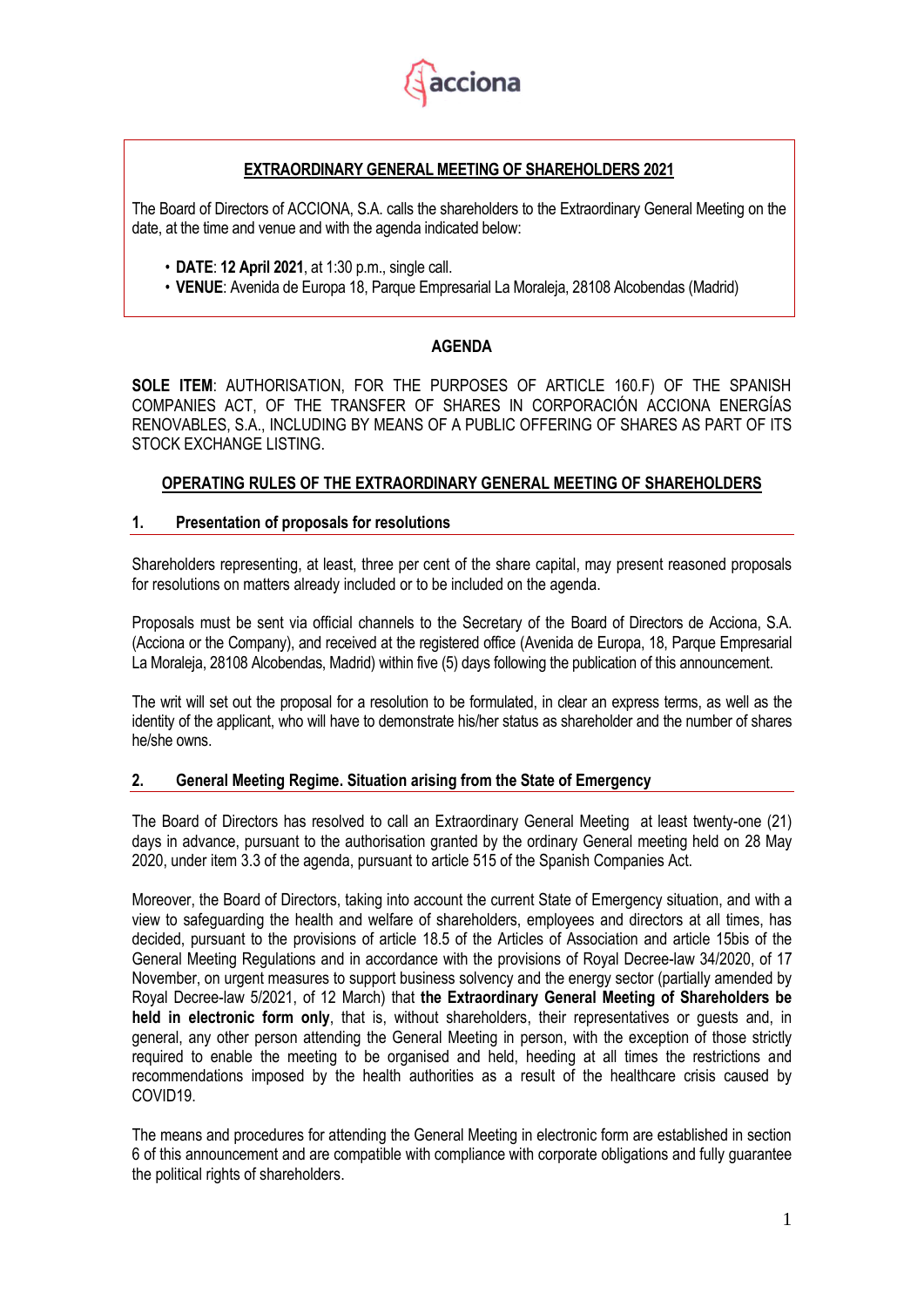

**Acciona also recommends that its shareholders use the remote representation and voting systems envisaged for this General Meeting**, the procedures for which are established below. The Junta General will be broadcast live and may be followed via the Company website (www.acciona.com).

The General Meeting will be held in accordance with the terms of the Regulations of the General Meeting (available on the Acciona website (www.acciona.com), on the website of the CNMV and at the Commercial Registry), the Acciona Articles of Association and the Spanish Companies Act.

Acciona will inform its shareholders via the Company website and that of the CNMV of any modification or measure adopted in relation to the General meeting, seeking at all times to safeguard the health and welfare of shareholders, employees and directors.

# **3. Right of attendance**

Those shareholders whose shares are registered in the corresponding book-entry register five (5) days prior to the date of the General Meeting are entitled to attend via electronic means. It will not be necessary to hold a minimum number of shares to attend the General Meeting.

### **4. Right of representation**

Shareholders who are entitled to attend via electronic means can be represented at the General Meeting by another person or persons, who may or may not be shareholders.

The representation may be formalised **(1)** by post, by filling in and signing either the Attendance Card issued by a depositary entity, or the Acciona Card, or **(2)** by electronic means via the Acciona website [\(www.acciona.com\)](http://www.acciona.com/).

Delegation by post or by electronic means via the website will be governed by the terms of this section and section 5 below.

The delegation of representation will state the identity of the representative. If the document is received by Acciona with the name of the representative left blank, the representation will be considered to have been conferred on the Chairperson, Vice-Chairperson, coordinating Director or Secretary of the Board of Directors. In the event the designated representative is affected by a conflict of interest for voting on any of the proposals submitted to the Meeting, whether included on the Agenda or not, the representation will be considered conferred on any of the other persons mentioned that are not in the same situation.

The documents establishing the representations for the General Meeting will state the instructions on how to vote, it being understood that, if nothing is stated in this regard, the representative will give precise instructions to vote in accordance with the proposed resolutions formulated by the Board of Directors on the items included on the Agenda and, unless stated otherwise, against any other matter that, not appearing on the Agenda and, as such, being unknown on the date of delegation, may be submitted for a vote at the General Meeting.

In the event the person holding the representation, whether public or otherwise, is in a conflict-of-interest situation, he/she will be entitled to vote if he/she has notified the shareholder of this situation in advance and has received precise voting instructions from the shareholder represented.

The shareholder will, in writing or via electronic means, notify who it designates as representative, of the representation conferred in their favour and revocation thereof, as the case may be. When the representation is granted in favour of a member of the Board of Directors, including the Secretary and Vice-Secretary of the Board of Directors, the notification will be deemed made when the Company receives the documentation of which the same consists.

The notification to the Company of the appointment of the representative will be deemed made: **(i)** by sending the delegation card, by post, to the Shareholder Relations Department or; **(ii)** by the shareholder granting the representation via electronic means using the Company website [\(www.acciona.com\)](http://www.acciona.com/).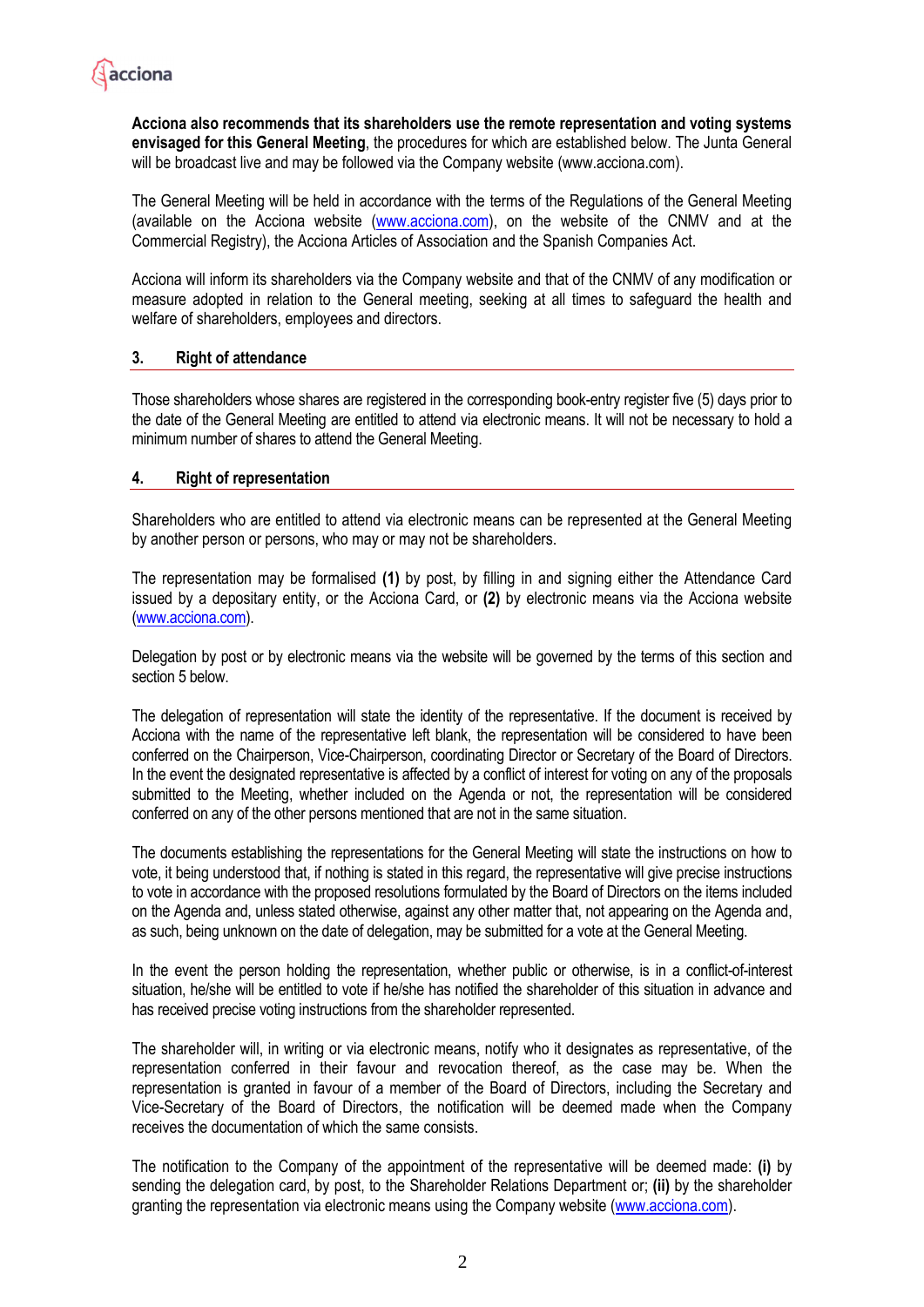

# **5. Remote voting procedure or delegation of remote representation, prior to the General Meeting.**

Shareholders may cast their vote or appoint a representative using the voting form included on the attendance/remote voting card prior to the General Meeting, sending it to Acciona by post, via email or using the website (www.acciona.com), following the instructions contained there.

Casting votes and delegating representatives remotely prior to the General Meeting, may be done:

**a)** By post or email: the shareholder can send Acciona, S.A. the documents for delegating a representative or casting their vote via the following means: (i) via post sent to the registered office (Avenida de Europa, 18, Parque Empresarial La Moraleja, 28108 Alcobendas, Madrid), for the attention of the Shareholder Relations Department, or (ii) via email attaching documentation in pdf form (or other commonly used) to [juntageneral@acciona.com.](mailto:juntageneral@acciona.com) The documentation to be sent in both cases will be the following:

### In order to delegate representation:

• Original Attendance Card issued in the name of the shareholder by a depositary entity or by Acciona, signed by the shareholder or by an authorised representative, clearly and expressly stating the delegation of representation in favour of a representative (with any instructions that, if applicable, the shareholder gives the representative), using the formula, rules and instructions appearing on the Card issued by the depositary entity or on the Acciona Card.

#### In order to cast votes:

- Acciona Card available on the Acciona website for remote voting, signed by the shareholder or an authorised representative, clearly and expressly stating how the shareholder wishes to vote. This formula will not be necessary if the shareholder sends the Company an attendance card issued by a depositary entity that includes a section on "remote voting".
- **b)** Via electronic means using the Acciona website: The vote or delegation of representation may be formalised using the electronic forms available on the Acciona website [\(www.acciona.com\)](http://www.acciona.com/).

The vote or delegation formalised in this manner will be sent to Acciona via internet by means of a connection with the Acciona website subject to the secure data transfer procedures that will be automatically activated when communication is established with the Acciona website.

The vote or delegation will, moreover, include a recognised, valid user electronic certificate in force, issued by any of the following certification authorities: CERES (the Spanish Mint-*Fábrica Nacional de Moneda y Timbre- Real Casa de la Moneda*); CAMERFIRMA or included in the Spanish electronic National Identity Document.

The deadline by which Acciona must receive votes and delegations of representation by post or via electronic means using the website is **11:59 p.m. (Madrid time) on 11 April 2021.**

**c) Delegation with the representative attending via electronic means**: If the person delegated to attend does so via electronic means, the shareholder who conferred the delegation will have notified the representative of such delegation and send a copy of the delegation conferred, or the powers of representation in the case of a legal person, to the Shareholder Relations Department of Acciona, S.A., at the registered office (Avenida de Europa, 18, Parque Empresarial La Moraleja, 28108 Alcobendas, Madrid) or by means of an email addressed to [juntageneral@acciona.com,](mailto:juntageneral@acciona.com) together with a copy of the national ID document or passport of the representative, no later than **11:59 p.m. (Madrid time) on 11 April 2021**. The representative who so requests may attend the Meeting via electronic means by connecting in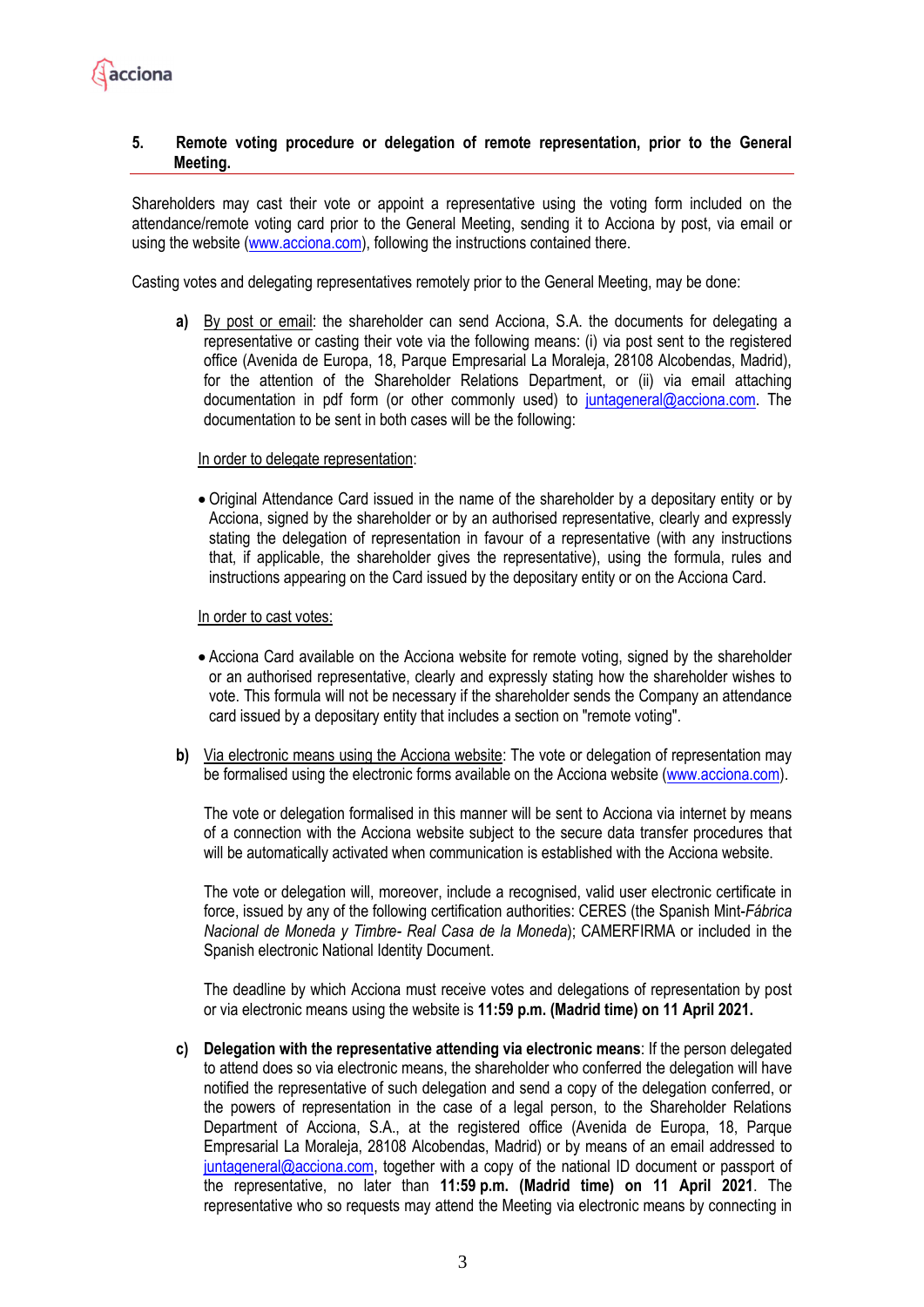

the "Asistencia Telemática" (*Attendance via electronic means*) section of the website [\(www.acciona.com\)](http://www.acciona.com/) following the instructions included in the section below.

# **6. Attendance via electronic means and remote voting at the General Meeting:**

The mechanisms for attending the General Meeting via electronic means will be facilitated in the area devoted to the 2021 Extraordinary General Meeting of Shareholders on the Company website [\(www.acciona.com\)](https://clicktime.symantec.com/35hRM34WBqiUUiYP83njxEC6H2?u=http%3A%2F%2Fwww.xxxxxxx.com). Shareholders or their representatives wishing to attend via electronic means will have to register on the "Asistencia Telemática" (*Attendance via electronic means*) IT application on the date of the Meeting, following the procedures established below.

- **Connection, registration and attendance**: with a view to facilitating proper management of the electronic attendance systems, any shareholder or representative wishing to attend the Meeting and via remote communication means will have to register establishing the corresponding connection between **09:00 a.m. and 12:45 p.m. (Madrid Time)** on the date of the Meeting. Attendees will not be permitted to register outside of that time period.
- **Identification**: in order to guarantee the identity of attendees, the proper exercise of their rights and the appropriate conduct of the meeting, those shareholders or their representatives who wish to use electronic attendance mechanisms will have to register using a recognised, valid user electronic certificate in force, issued by any of the following certification authorities: CERES that (the Spanish Mint-*Fábrica Nacional de Moneda y Timbre*); CAMERFIRMA or included in the Spanish electronic National Identity Document.
- **Intervention**: in accordance with the terms of the Spanish Companies Act, any interventions and proposed resolutions or requests for information or clarification that, pursuant to said Act, persons intending on attending via electronic means plan to make, will have to be sent to the Company, in writing and, in any event, in the form and subject to the terms and conditions established on the website of the company between **9:00 a.m. and 12:00 p.m. (Madrid Time)** on the date of the Meeting. Persons attending via electronic means wishing to have their intervention recorded in the minutes of the Meeting will have to expressly state as much in the text of the same. Requests for information or clarification made by persons attending via electronic means will be replied to in the course of the meeting and, in any event, in writing, within seven days following the Meeting, in accordance with the terms of the Spanish Companies Act.

Interventions by persons attending via electronic means will be accessible for the rest of persons via the IT application, as of constitution of the General Meeting of Shareholders.

**Voting**: the casting of votes in relation to the proposals made regarding the items on the agenda may be made as of the moment of registration by the shareholder or representative and until the Chairperson or, if applicable, the Secretary of the Meeting, announces the conclusion of the period of voting the proposed resolutions on the items contained on the agenda. As for the proposed resolutions on those matters that, due to legal imperative, are not required to be included in the agenda, persons attending via electronic means will be able to issue their votes as of the moment the Secretary of the General Meeting reads such proposals so that they can be voted on. In order to vote on the proposed resolutions, the procedure envisaged in the Articles of Association and Regulations of the General Meeting will apply.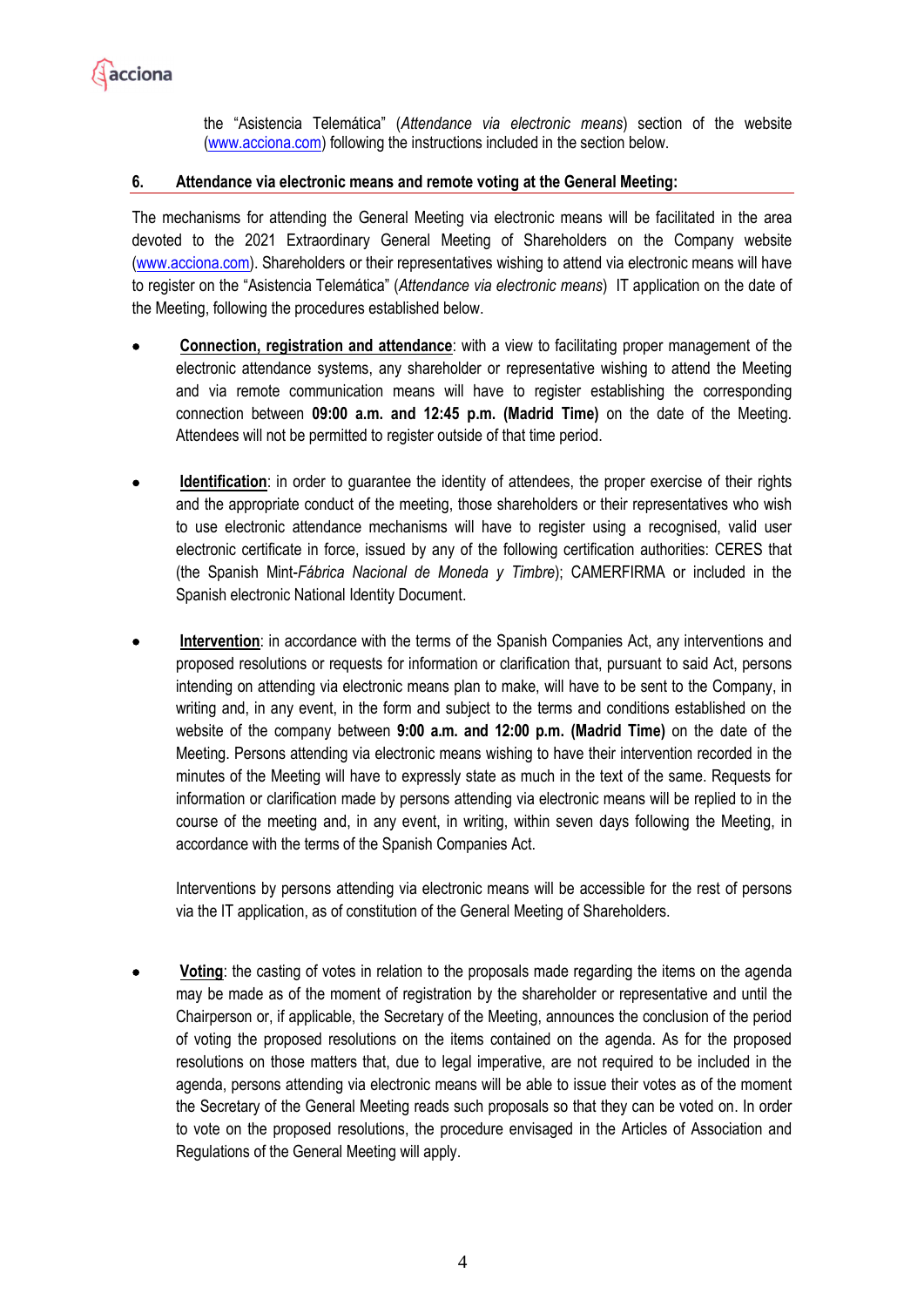

The Company reserves the right to ask shareholders for any additional means of identification it deems necessary in order to verify their status as shareholders and guarantee the authenticity of the attendance via electronic means.

For those matters not expressly regulated in this announcement, shareholders or representatives attending the Meeting via electronic means will be subject to the same rules on voting and adoption of resolutions envisaged in the Regulations on the General Meeting as the shareholders who attend the Meeting in person.

# **7. Precedence rules**

If the shareholder attends the General Meeting via electronic means, this will cancel the vote or delegation of representation notified to Acciona, S.A. by post or via electronic means using the website.

Moreover, regardless of the means used to cast it, a vote will cancel any delegation (electronic or postal) whether issued previously, which will be deemed revoked, or subsequently, which will be deemed not issued. If the shareholder has cast votes in different directions, or several delegations, via electronic or postal means, the last ones issued will take precedence.

# **8. Documentation at the disposal of shareholders**

As of the publication of this announcement, the following documents are at the disposal of shareholders at the registered address, Avenida de Europa, 18, Parque Empresarial La Moraleja, 28108 Alcobendas, Madrid, and via the website of the Company [\(www.acciona.com\)](http://www.acciona.com/):

- This announcement.
- Full text of the proposed resolution being submitted for the approval of the General Meeting.
- Report from the Board of Directors on the sole item on the agenda.
- Acciona Cards (Delegation and Vote).
- Total number of shares and voting rights at the date of the announcement.
- Data Protection Policy
- Restated text of the Articles of Association
- Restated text of the Regulations of the General Meeting of Shareholders.

The right of the shareholders to examine the documents referred to in this section 8 at the registered address and to be provided with or sent a copy free of charge (they may be sent via email with acknowledgement of receipt if the shareholder accepts this method) is expressly stated for the record.

The information and documentation on the General Meeting can also be consulted, downloaded and printed via the Company website [\(www.acciona.com\)](http://www.acciona.com/)

# **9. Right of information**

Up to the fifth day prior to the date envisaged for the General Meeting, shareholders may request in writing, or verbally, via electronic communication while it is in progress, any information or clarification they deem necessary on the matters included on the agenda of the General Meeting called, on any publicly accessible information that Acciona has supplied to the Spanish Securities Market Commission since the last General Meeting was held. To that end, the information requests will be sent to the Shareholder Relations Department of Acciona, S.A., at the registered office (Avenida de Europa, 18, Parque Empresarial La Moraleja, 28108 Alcobendas, Madrid) or via email sent to [juntageneral@acciona.com.](mailto:juntageneral@acciona.com) In order to ensure the shareholder is duly identified, the request for information will include his/her full name (or company name), tax identification number and number of shares held.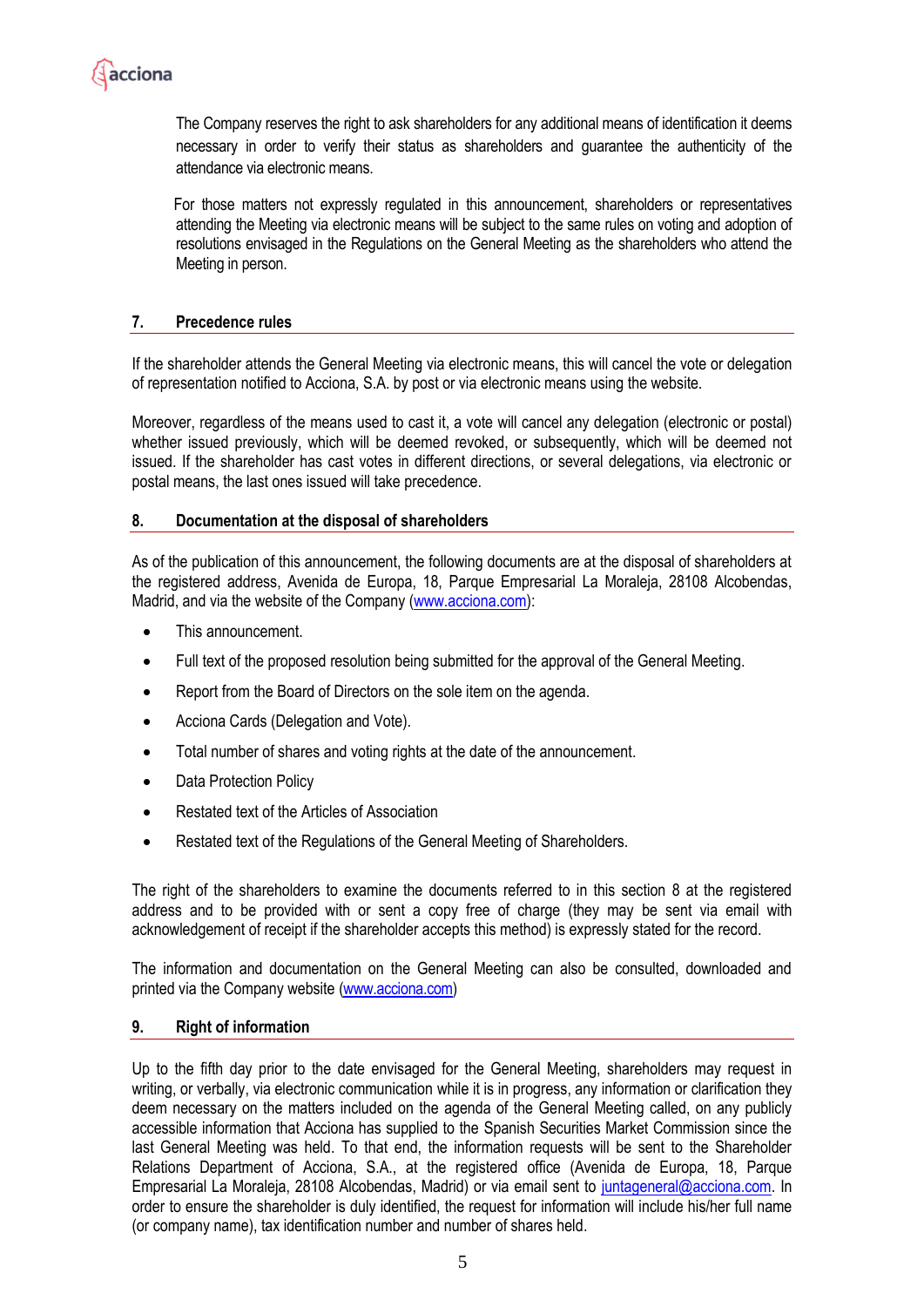# **10. Online Shareholder Forum**

In accordance with the terms of article 539.2 of the Spanish Companies Act, an Online Shareholder Forum will be set up on the Company website [\(www.acciona.com\)](http://www.acciona.es/) as of the publication of this announcement and until **11:59 p.m. (Madrid time) on 11 April 2021**, which may be accessed with due guarantees by both individual shareholders and the voluntary associations established and recorded at the Commercial Registry and special Registry created for that purpose at the Spanish Securities Market Commission, for the purpose of facilitating communication prior to the General Meeting. The Forum may be used to publish proposals based on matters already included or that should be included on the agenda, initiatives to reach the necessary percentage to exercise a minority right envisaged by law, as well as offers or requests for voluntary representation.

The Rules of Operation of the Online Shareholder Forum, approved by the Board of Directors will be available on the Acciona S.A. website and must be complied with by all shareholders.

In order to be able to access the Forum and use its applications, shareholders and voluntary shareholder associations must register as a "Registered User" accrediting their identity and their status as shareholder or voluntary association of shareholders, in the terms and conditions described on the Company website, by means of the corresponding registration form.

Access to the Forum by Registered Users will be contingent on maintaining status as shareholder or duly established and recorded voluntary association of shareholders at all times.

# **11. Data Protection**

The shareholder is informed that his/her personal data and, if applicable, that of his/her representative, including his/her image and voice, as well as that supplied by credit institutions and investment services companies in which the shareholders have deposited their shares or in which they are safeguarded or data obtained by the recording of the General Meeting, will be processed by Acciona, S.A., (Tax ID No.: A08001851, Address: Avenida de Europa, 18, Parque Empresarial de la Moraleja, 28108 de Alcobendas (Madrid), Tel: +34 91 663 28 50, email: [juntageneral@acciona.com\)](mailto:juntageneral@acciona.com) as Data Controller; for the purpose of developing, managing and monitoring shareholder relations and the holding, recording and dissemination of the General Meeting, complying with the legal obligations derived from the same, and managing the exercise of the rights of attendance, information, delegation and voting.

Any interested parties will be entitled to exercise their rights of access, correction, erasure and portability of their data, as well as the limitation and opposition to processing, by writing to Acciona, S.A., by sending an email to the following address: [protecciondedatos@acciona.com,](mailto:protecciondedatos@acciona.com) attaching a copy of their national identity document or other identity document in both cases. Interested parties are also entitled to file a complaint before the Supervisory Authority (Spanish Data Protection Agency [www.agpd.es\)](http://www.agpd.es/). For more information, consult the data protection policy in the are prepared by the General Meeting on the website: [www.acciona.com](http://www.acciona.com/)

# **12. Technical issues**

The Company reserves the right to modify, suspend, cancel or restrict the mechanisms for attendance, delegation and voting via electronic means, using the website when technical or security concerns so require or dictate. The Company will not be responsible for harm caused to the shareholder derived from faults, overloads, breakdowns, connection failures or any other similar situation, beyond the control of the Company preventing the use of mechanisms of attendance, delegation or voting via electronic means using the internet via the website. Therefore, these circumstances will not constitute an unlawful deprivation of shareholder rights, notwithstanding the validity of delegations already conferred and votes already cast.